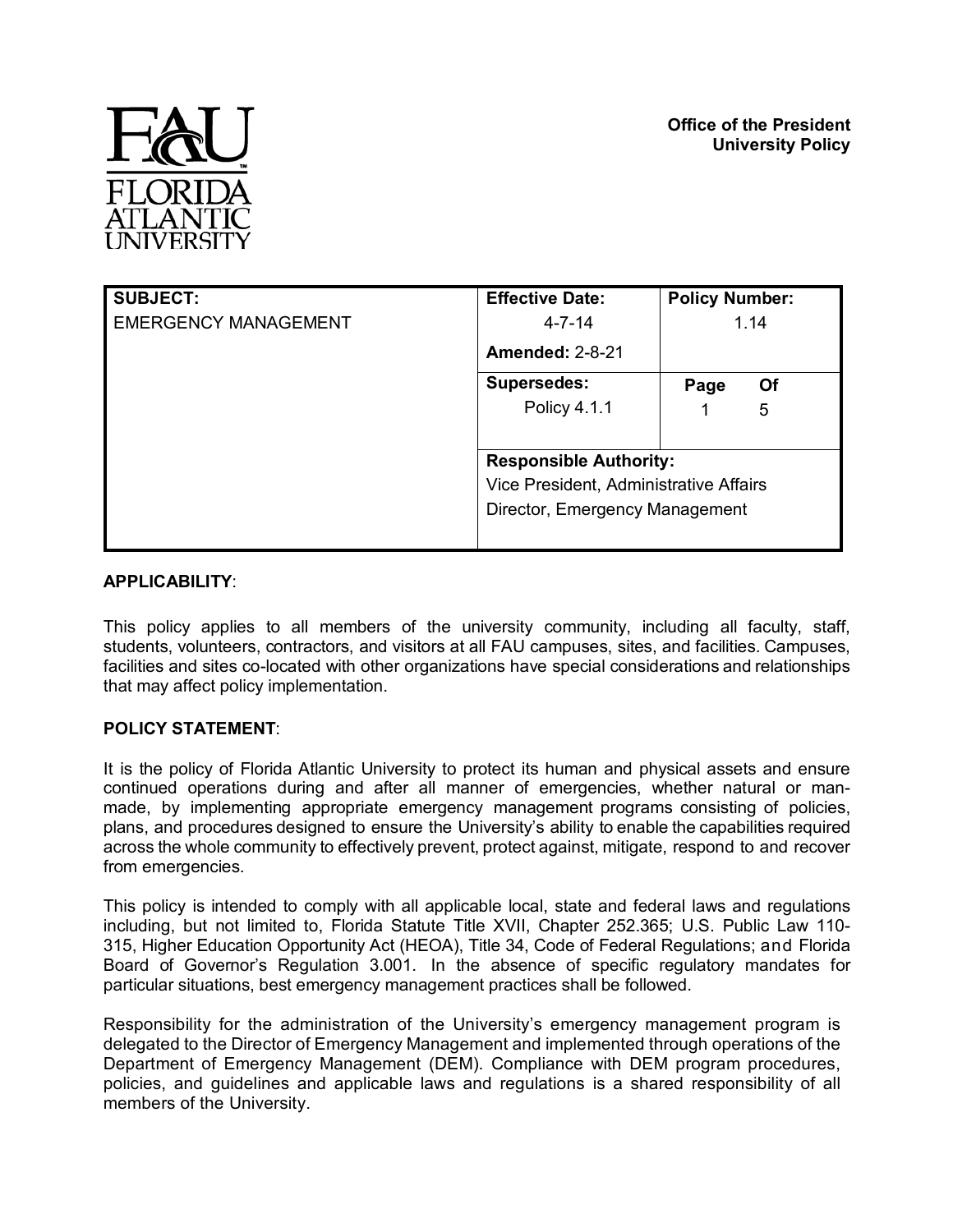## **DEFINITIONS:**

*Executive Policy Group:* This group is comprised of leaders of the University's key emergency management units as designated by the President.

*Emergency Operations Team:* This group is comprised of key response units within the University as designated by the Director, Emergency Management.

*Executive Leadership Team:* This group is comprised of senior administrative officials of the University as designated by the President.

*Supervisor:* An individual who assigns or oversees work tasks of faculty, staff, or students and ensures the work is carried out correctly. For the purposes of this Policy, a supervisor does not necessarily need to have the responsibility to conduct performance evaluations or participate in any other personnel functions. For the purposes of implementing this Policy, faculty/instructors are supervisors of students and Deans/Department Chairs are supervisors of faculty/instructors.

*Unit:* An entity or group of entities that share similar essential functions, which can be a division, department, college, office or center.

#### **RESPONSIBILITIES:**

#### **a. The President**

In an emergency, the President or designee shall implement the appropriate emergency plans and meet with the Executive Leadership Team to provide instructions to ensure maximum coordination. The President or designee, in the event of an emergency event or threat, shall exercise the authority to close one or more campuses of Florida Atlantic University, if deemed appropriate, with notification to the Chancellor of the State University System.

#### **b. Executive Policy Group (EPG)**

This group shall provide direction, policy and strategy in response to emergency situations/events. This group shall determine how, when, and what to communicate to the University community during emergencies. It shall provide counsel and advice to the President and provide direction to the Emergency Operations Team on emergencyrelated policy making such as closing facilities, moving services to alternate locations, suspending academic and support service activities, and resuming normal operations.

## **c. Emergency Operations Team (EOT)**

This team provides situational awareness and other pertinent information to the EPG. This team shall execute the emergency-related policies determined by the EPG and shall establish response strategies and tactics, deploy resources, and initiate the recovery process. The Director, Emergency Management will work with appropriate unit leaders to identify members to serve on the EOT. All designations to the EOT shall require final approval by the Director, Emergency Management. Members of the EOT are required to be available to serve within their capacities and fulfill their emergency support function.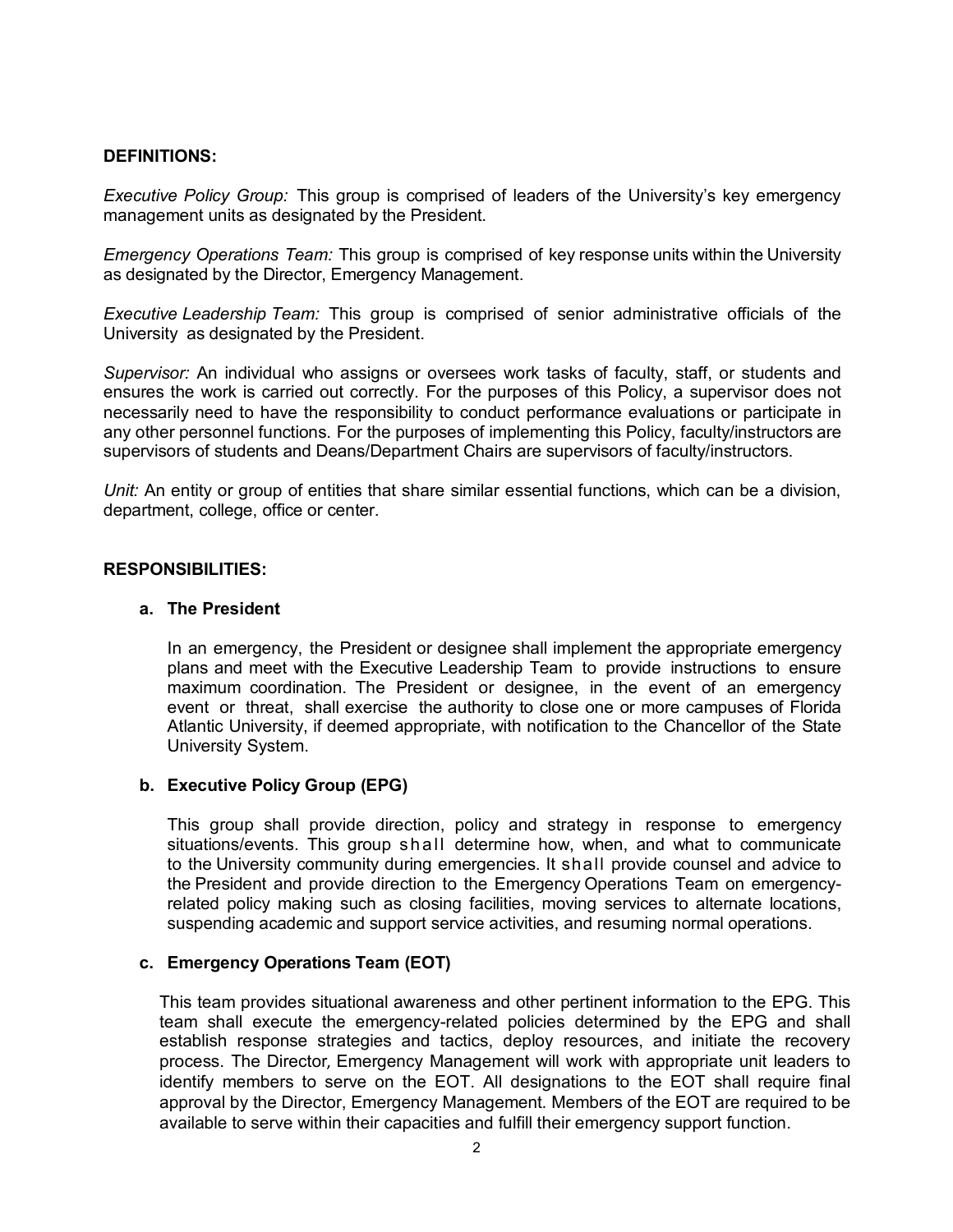## **d. Department of Emergency Management**

DEM shall be responsible for the development, implementation, maintenance, and administrative oversight of the University's emergency management program. This includes, but is not limited to, coordinating, and facilitating emergency planning, preparedness, response, and recovery activities within the University and with appropriate governmental and non-governmental agencies and organizations.

# **e. Emergency Management Advisory Group (EMAG)**

This group shall be responsible for assisting the Department of Emergency Management in developing emergency management policies, plans, procedures, and projects requiring multiple-unit coordination in all areas of emergency management: planning, mitigation, response and recovery within the University.

## **f. University Community**

- **1.** Each employee and/or student shall immediately report a potential or actual emergency event or threat to the appropriate authorities (such as University Police or 911 call center) and to their immediate supervisor/housing official or designee.
- **2.** All members of the University community shall provide, within the limits of their abilities, assistance to those individuals requiring it, during or after an emergency. Normally assistance is in the form of notifying emergency responders of the location of these individuals or by providing guidance to safe areas.
- **3.** All employees and students shall respond to an emergency event or threat according to applicable plans and procedures.
- **4.** All employees and students are expected to review existing emergency response protocols and procedures.

#### **g. Campus and Organizational Units**

- **1.** Each vice president, dean, director, department chair, and supervisor shall oversee emergency preparedness efforts in their respective units and provide assistance in emergency response and recovery efforts as directed.
- **2.** All University units are required to have Emergency Response Plans and Continuity of Operations Plans. Some University units may also be required to have additional or more specific plans in place such as Pandemic Plans and Stadium Emergency Operations Plans, as deemed appropriate.
- **3.** All plans must be consistent with upper-level plans and must adhere to current templates. Each unit is responsible for reviewing and testing plans at least annually.
- **4.** Unit heads shall ensure that their staffs are knowledgeable regarding their units' emergency plans and procedures.
- **5.** Unit heads shall determine the extent to which their units should participate in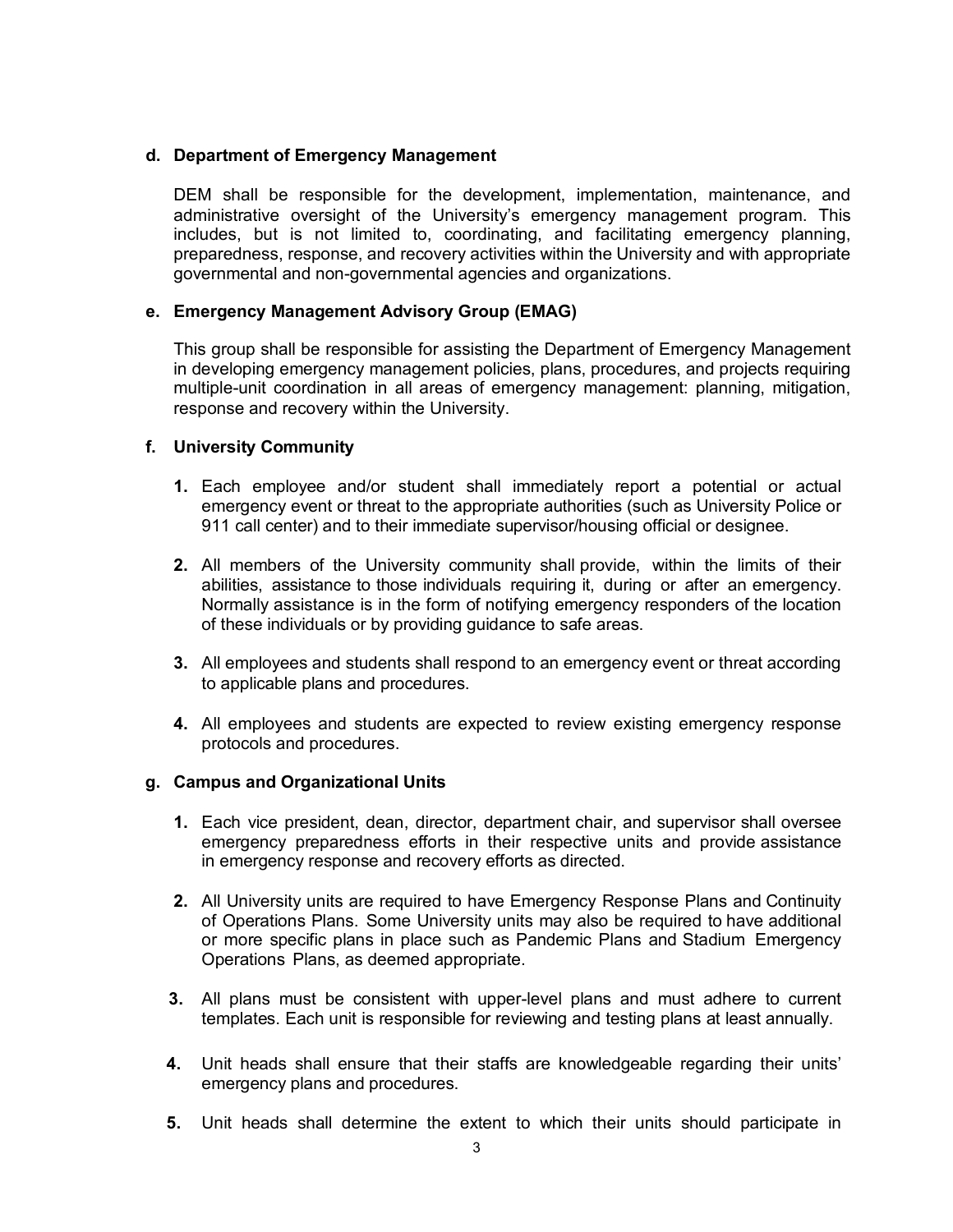emergency management programs such as the Essential Personnel Program and shall provide appropriate representation as necessary or required. **PROCEDURES:**

## **a. University Emergency Planning Systemwide Procedures**

The Department of Emergency Management shall be responsible for developing any supportive procedures covering the development and maintenance of an all-hazards based, comprehensive emergency management program, including the development and maintenance of an emergency management planning portfolio.

At a minimum, a university-level plan shall outline a comprehensive and effective program to ensure continuity of essential University functions under all circumstances. The plan must identify a baseline of preparedness for a full range of potential emergencies to establish a viable capability to perform essential functions during any emergency or other situation that disrupts normal operations.

## **b. All university unit plans shall procedurally address, at a minimum:**

- **1.** Preparing for emergency events; updating notification tress, identifying stocking emergency supplies, etc.;
- **2.** Evacuating and sheltering-in-place procedures in an emergency and for responses to fires, bomb threats, chemical spills, hurricanes, etc.;
- **3.** Assessing damage to facilities and equipment and resources; and
- **4.** Activating continuity of operations plans and performing mission essential functions either at the primary or an alternate site.
- **5.** Adhering to any developed and distributed guidelines for plan development and implementation by DEM.

More information regarding specific procedures and emergency group designations can be found by visiting the University's Department of Emergency Management website (www.fau.edu/emergency).

**RELATED INFORMATION:** Department of Emergency Management: www.fau.edu/emergency

**INITIATING AUTHORITY:** Vice President, Administrative Affairs